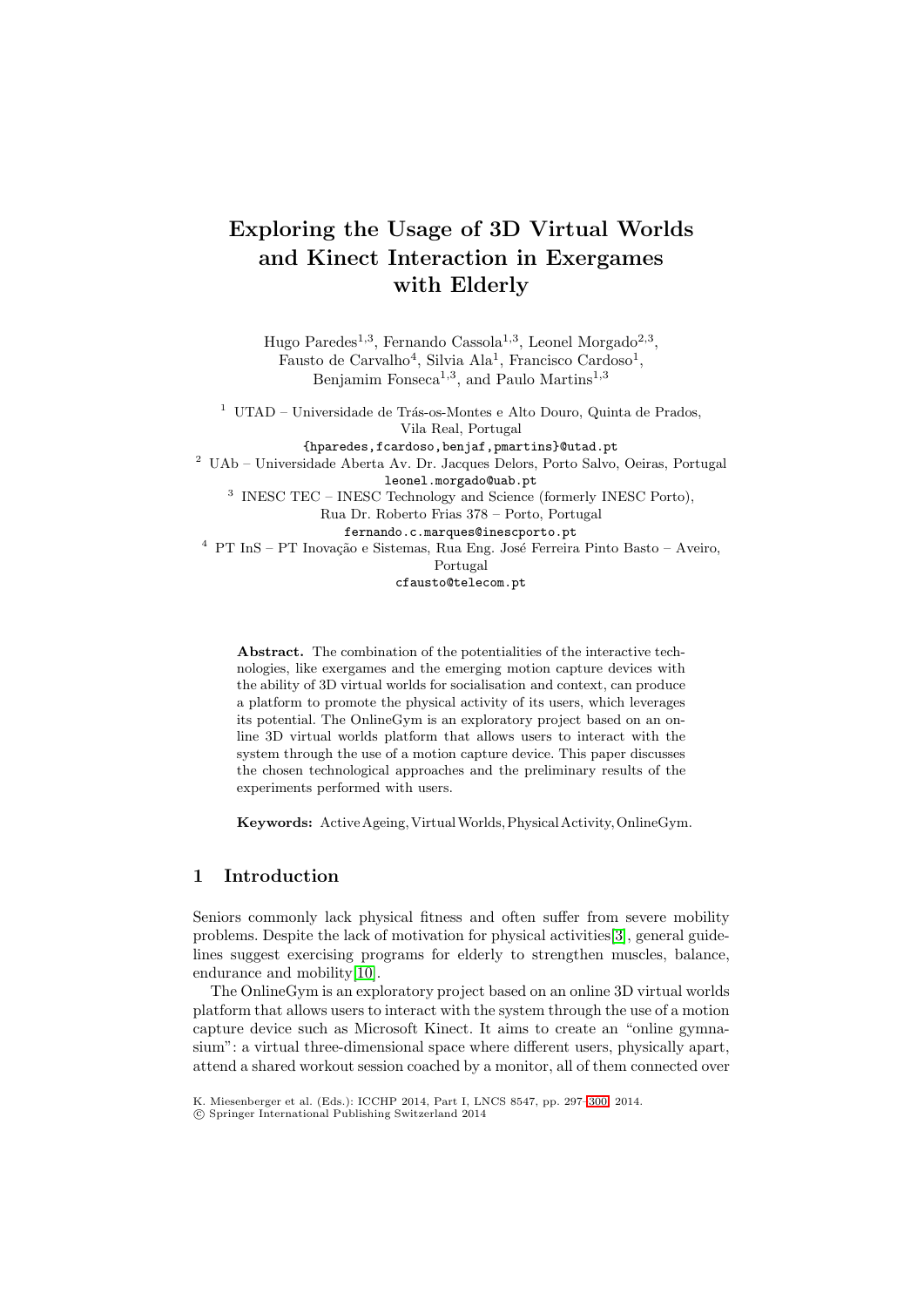#### 298 H. Paredes et al.

the Internet and represented by avatars directly animated by the movement captured on the Kinect devices connected to each personal computer. This scenario provides the experience of a joint participation in a group gymnastics session. The project is targeted at the elderly, who may not be able to participate in regular training sessions outside their homes, when living in lower-density areas or complex urban neighbourhoods, since that may require expensive or troublesome travel. It is hard to motivate oneself to exercise regularly alone at home[\[3\]](#page-3-0), so exergames may help to motivate the elderly to exercise more, providing social interactions with online technologies[\[3,](#page-3-0)[4\]](#page-3-3).

This paper discusses the approaches that have been chosen to fulfil the project requirements and the preliminary results of the experiments performed with users. In the following section the background for the project is presented followed by a brief presentation of the technological platform. The preliminary experiments and results are discussed in section 4 and the paper end with some final remarks.

#### **2 Background**

In recent years, with the development of virtual reality and tracking technologies a new generation of games has risen: exergames. Such games focus on the development/leverage of the sensory and motor skills of the players, thanks to the possibility of perceptual emulation[\[5\]](#page-3-4). Research shows that exergames can have a positive effect on users health[\[10\]](#page-3-1). However, the motivation of the elderly for the games is closely related to the social factor[\[3\]](#page-3-0). Despite the proven potential at the interaction level, impact and visibility levels of exergames, some studies underline the need to strength the social aspects[\[6\]](#page-3-5). The elderly have been exposed to numerous technological changes, having telecommunications and Web brought a shift in their everyday life[\[1\]](#page-3-6). This change of interaction, socialisation and communication[\[2\]](#page-3-7) facilitated connections with family and friends[\[1\]](#page-3-6) keeping them socially connected and informed[\[8\]](#page-3-8).

Virtual worlds environments are digital representations of real or imaginary scenarios that intend to simulate reality or compliment it and enable multiple users to be present and communicate with each other[\[7\]](#page-3-9). These 3D platforms, which are multi-user, collaborative, and shared virtual environments, can bring the users' experiences to a higher level and bring the being their presence[\[9\]](#page-3-10). Morgado et al.[\[7\]](#page-3-9) put forward the possibility of using these online multiuser spaces becoming the place of real activities, not just simulated ones.

#### **3 OnlineGym Platform**

The OnlineGym platform is a prototype of an innovative online 3D service, which aims to contribute to the physical and mental well-being of the elderly, based on fitness group activities, where the motor skills and socialisation have essential roles. Its implementation is based on a client-server architecture through which current motion capture technologies allow the elderly to participate in group fitness sessions.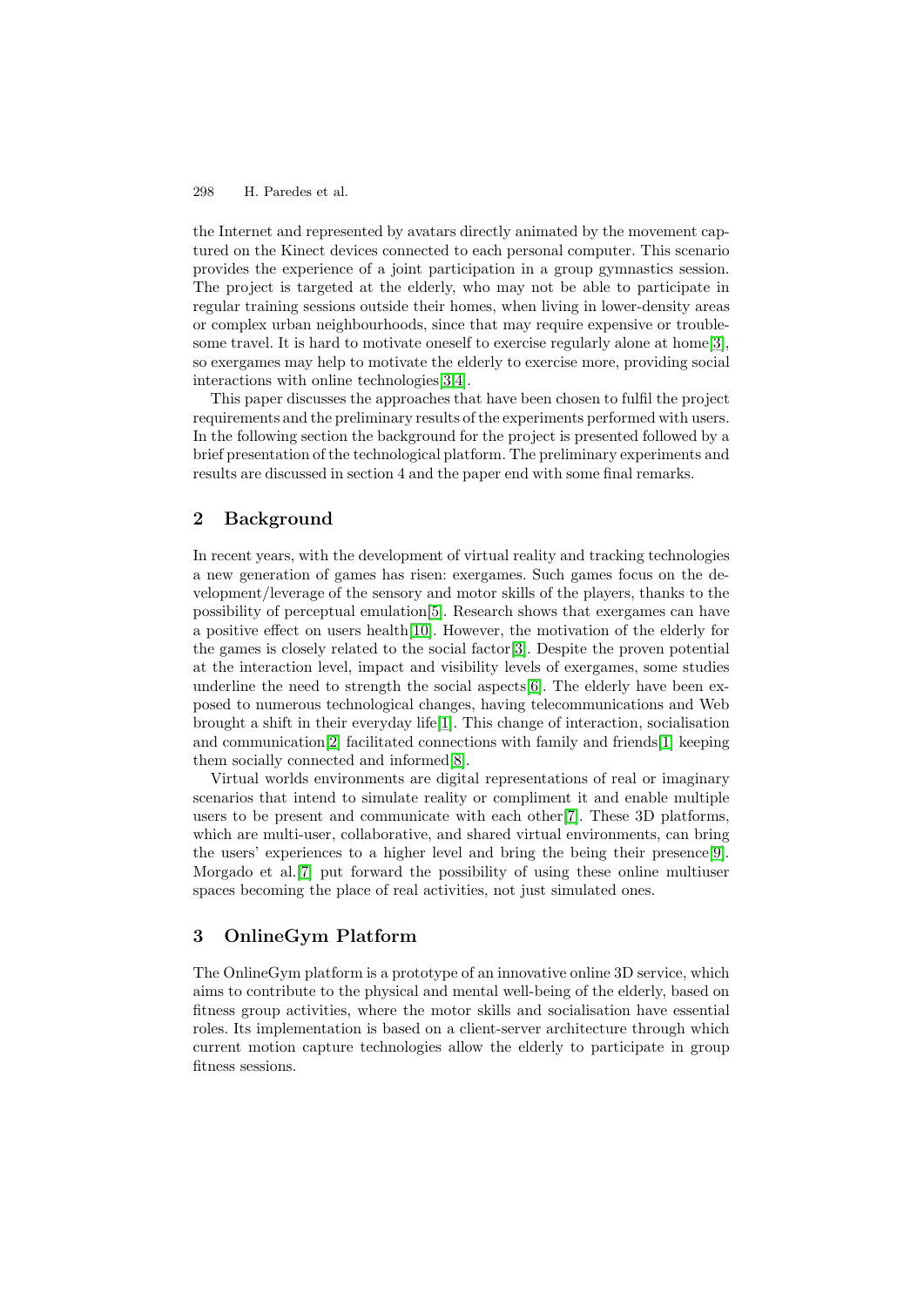The objectives of the OnlineGym technological platform are: G1) representation of the avatars 3D movements (puppeteering); G2) remote transmission of animation control for visualisation of the entire group of gymnasts in a shared space; and G3) synchronisation of movements performed by the various participants in order to minimize the effects of communication latency. The achievement of this objectives led to the definition of an architecture with two servers: virtual worlds server and a movements' server. Three platforms that allow interaction within 3D virtual worlds using Kinect-based mocap technology were analysed: FAAST, RINIONS, NUILIB. The RINIONS platform was selected due to its capacity of reproduction of free movements, which ensures the required flexibility to the development. Achieving the objectives G2 and G3 went through adapting the RINIONS platform, jointly with its authors, to support the transmission of gestures. Management modules were also included to support the synchronisation of gestures transmission and minimise the effects of communication latency.

The OnlineGym platform was used to develop a set of experiments with users in order to technically evaluate the implemented features and impacts on the acceptance and adequacy of prototype for the users.

#### **4 User Experiments**

Experiments for technical evaluation of the OnlineGym platform were held during the development of the prototype and were made locally between the development team of the system, as well as remotely, between the various institutions involved in the project.

A pre-test with a restricted set of users was conducted to understand the degree of acceptance and suitability of the prototype. The results can not be generalised to the general population. However the given indicative data provided a more descriptive and qualitative guidance for future developments. The test was conducted with four participants and a personal trainer, all of which were accompanied by a staff member. Participants voluntarily joined the study, by invitation, and were separated geographically.

The pre-test provided important information regarding the acceptance of the OnlineGym and warned of some aspects that must be taken into account in future development, among which we highlight: the difficulty of the elderly to follow the guidelines given by personal trainer because of the speed of execution of instructions and exercises; the sound quality; the need for increased interactions and use of praise; and the accuracy of the system and the possibility of correcting the positions of the elderly in exercises. Despite the setbacks noted, participants revealed spontaneous readiness to return to use the platform which allows understanding their satisfaction with the experience carried out.

### **5 Final Remarks**

In this paper a platform for exergames, based on virtual worlds technology, which allows natural interactions using the Microsoft Kinect motion sensor was presented. The evaluation carried out in a pre-test with users revealed the interest